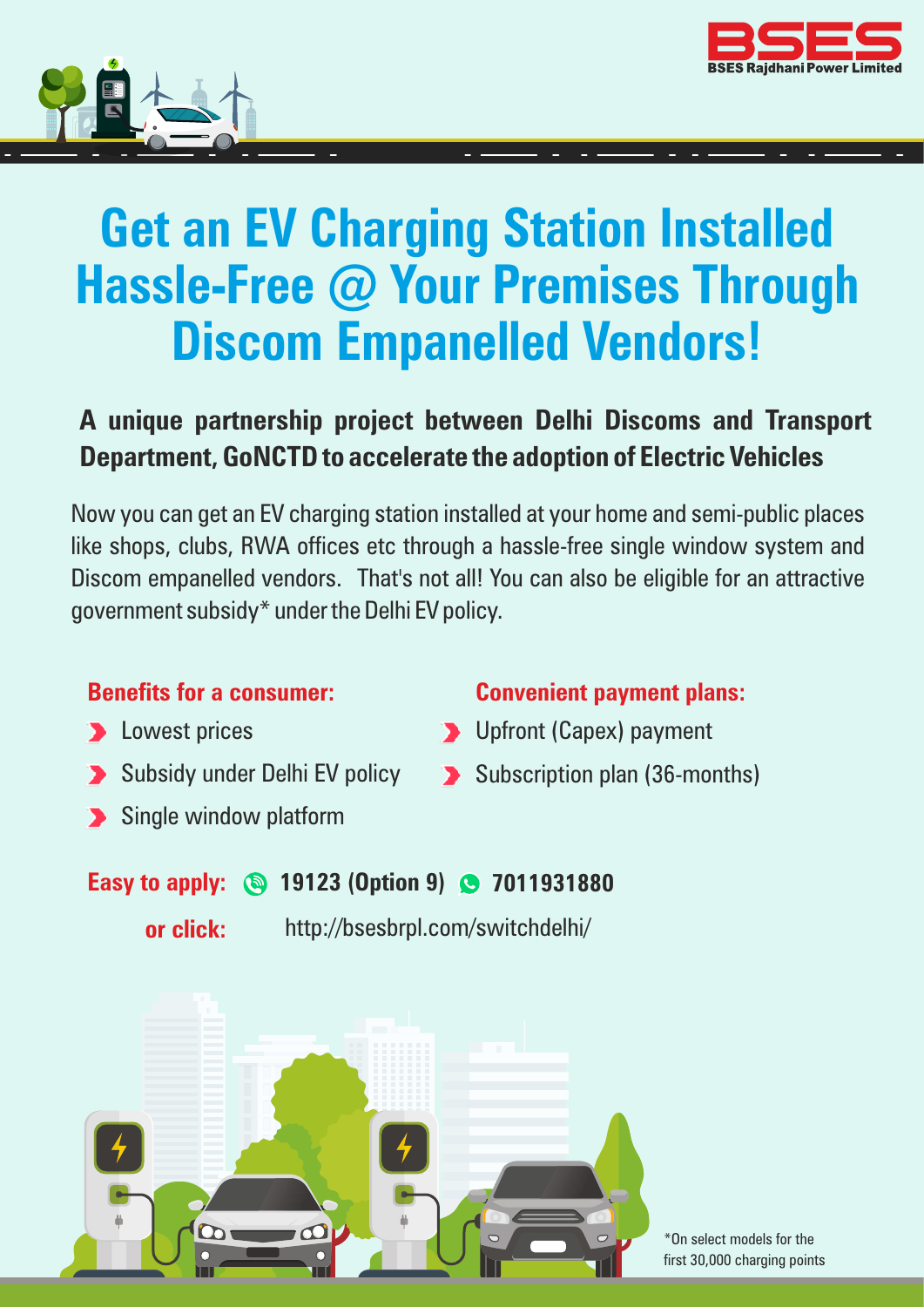

# **List of Empanelled Partners & EV Charger Models (Upfront purchase option)**

#### **CAPEX MODEL**

| S.No. | <b>Empanelled Agency</b>                        | <b>EVC</b><br><b>Model No.</b>                   | <b>Picture of the EVC</b><br>(indicative) | <b>Final price for consumers<br/>after GNCTD subsidy under</b><br><b>Delhi EV Policy (Rs)</b> |
|-------|-------------------------------------------------|--------------------------------------------------|-------------------------------------------|-----------------------------------------------------------------------------------------------|
| A.    |                                                 |                                                  |                                           |                                                                                               |
| 1.    | M/s. Kazam EV -Tech Pvt Ltd                     | <b>KAZAM 3.3</b><br>(LEV AC- IEC 60309)          | 醫療                                        | 3000                                                                                          |
| 2.    | <b>M/s. Massive Mobility Pvt Ltd</b>            | <b>WF01 SOCKET MODEL 1</b>                       |                                           | 2495                                                                                          |
| 3.    | <b>M/s. Magenta EV Solutions Pvt Ltd</b>        | <b>CHARGEGRID PENTA-</b><br><b>SLO1P1(3)</b>     | harrogeta                                 | 2375                                                                                          |
| 4.    | <b>M/s. Amplify Cleantech Solutions Pvt Ltd</b> | <b>POD</b>                                       | $27^{\circ}$                              | 3644                                                                                          |
| 5.    | <b>M/s. P2 Power Solutions Pvt Ltd</b>          | <b>P2P LEVAC</b>                                 |                                           | 2802                                                                                          |
| 6.    | M/s. ETO Motor Pvt Ltd                          | <b>LEVAC CHARGER POINT</b>                       |                                           | 2,374                                                                                         |
| 7.    | <b>M/s. Exicom Tele-Systems Ltd</b>             | <b>EVAC KIRANA CHARGER</b><br><b>3.3 KW 1P S</b> | <b>MACON</b>                              | 4400                                                                                          |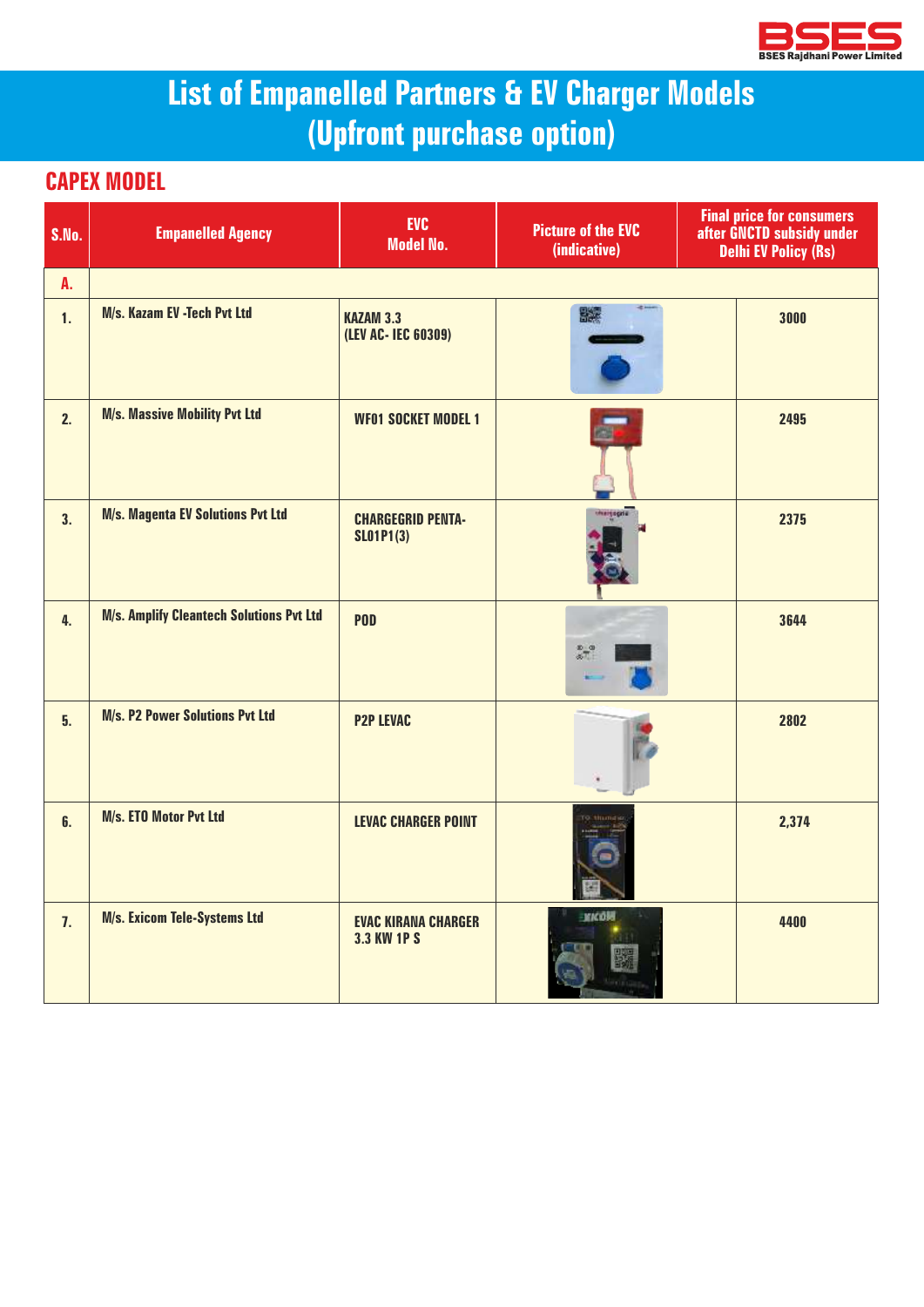

# **List of Empanelled Partners & EV Charger Models (Upfront purchase option)**

#### **CAPEX MODEL**

| S.No.     | <b>Empanelled Agency</b>                                             | <b>EVC</b><br><b>Model No.</b>          | <b>Picture of the EVC</b><br>(indicative) | <b>Final price for consumers</b><br>after GNCTD subsidy under<br><b>Delhi EV Policy (Rs)</b> |
|-----------|----------------------------------------------------------------------|-----------------------------------------|-------------------------------------------|----------------------------------------------------------------------------------------------|
| <b>B.</b> | <b>AC001 EV Chargers for CAPEX Model</b>                             |                                         |                                           |                                                                                              |
| 1.        | <b>M/s. Exicom Tele-Systems Ltd</b>                                  | <b>Bharat EVAC 9.9 KW</b><br>(3 points) |                                           | 32,530                                                                                       |
| 2.        | M/s. Okaya Power Pvt Ltd                                             | ELZQ101CC0000210<br>(3 points)          | <b>OKRIA</b>                              | 36,594                                                                                       |
| 3.        | <b>M/s. P2 Power Solutions Pvt Ltd</b>                               | <b>P2P-415-EVC-10KW</b><br>(3 points)   |                                           | 37,700                                                                                       |
| 4.        | <b>M/s. Amplify Cleantech Solutions Pvt Ltd</b>                      | <b>BEVC-AC001</b><br>(3 points)         |                                           | 38,122                                                                                       |
| 5.        | <b>M/s Tata Power Company Ltd.</b>                                   | <b>BEVC-AC001</b><br>(3 points)         |                                           | 44,107                                                                                       |
| C.        | <b>DC001 EV Chargers for CAPEX Model (No GNCTD subsidy available</b> |                                         |                                           |                                                                                              |
| 1.        | <b>M/s. Tata Power Company Ltd</b>                                   | <b>BEVC-DC001</b>                       |                                           | 281,857                                                                                      |
| 2.        | M/s. Okaya Power Pvt Ltd.                                            | ELZQ151CC0000211                        | Ë                                         | 232,184                                                                                      |
| 3.        | <b>M/s Exicom Tele-Systems Ltd</b>                                   | <b>Bharat EV DC 15 KW</b>               |                                           | 289,030                                                                                      |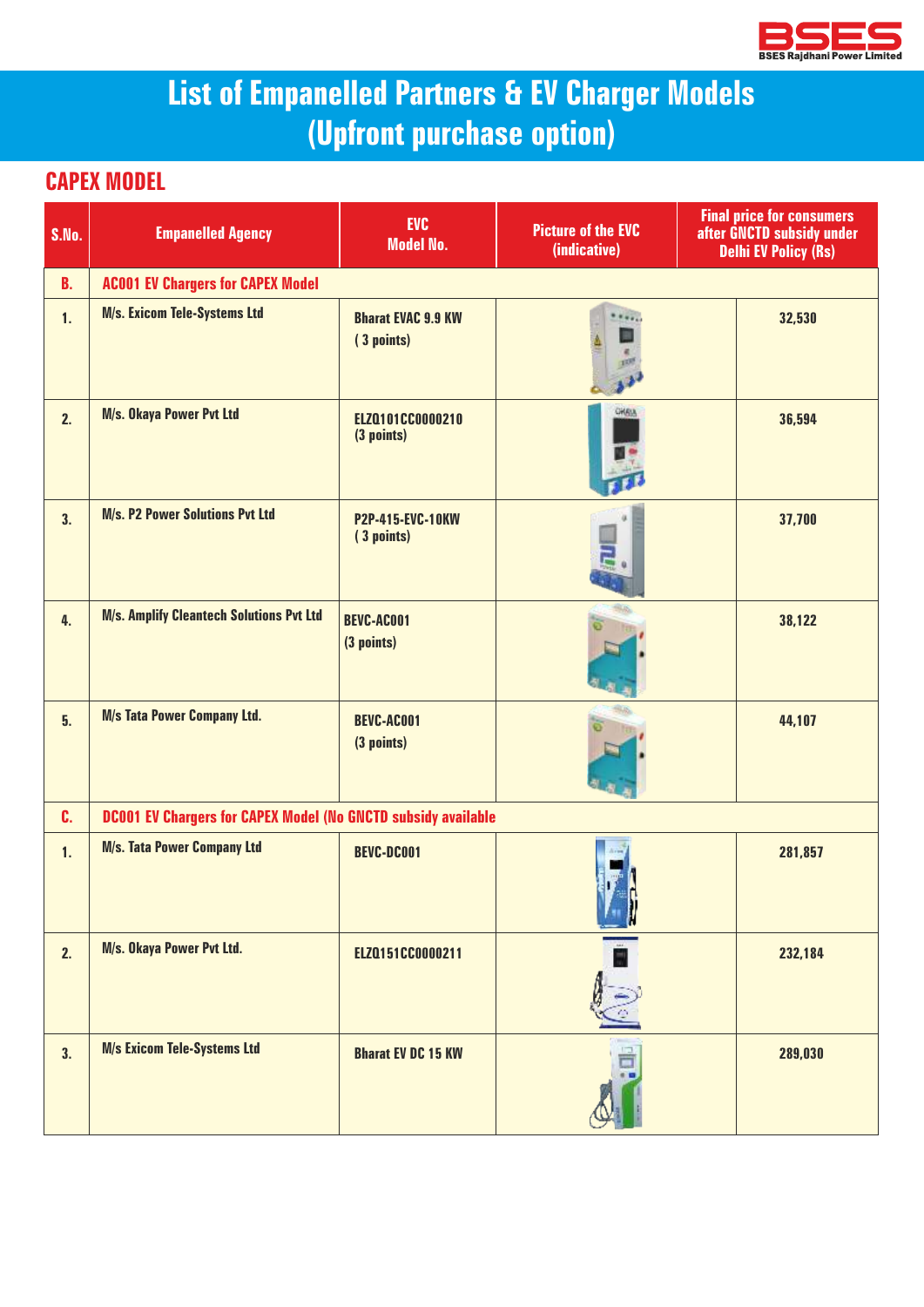

# **List of Empanelled Partners & EV Charger Models (Subscription Model)**

#### **SUBSCRIPTION MODEL**

| S.No.              | <b>Empanelled Agency</b>                                                                                              | <b>EVC</b><br><b>Model No.</b>               | <b>Picture of the EVC</b><br>(indicative) | <b>Final price for consumers</b><br>after GNCTD subsidy under<br><b>Delhi EV Policy (Rs)</b> |
|--------------------|-----------------------------------------------------------------------------------------------------------------------|----------------------------------------------|-------------------------------------------|----------------------------------------------------------------------------------------------|
| A.                 | Light Electric Vehicles AC (LEVAC) EV Chargers for SUBCRIPTION Model (*SUBSCRIPTION Model With Subsidy For 36 Months) |                                              |                                           |                                                                                              |
| 1.                 | M/s. Kazam EV -Tech Pvt Ltd                                                                                           | <b>KAZAM 3.3 (LEV AC- IEC</b><br>60309)      | ■罐                                        | 332                                                                                          |
| 2.                 | <b>M/s. Massive Mobility Pvt Ltd</b>                                                                                  | <b>WF01 SOCKET MODEL 1</b>                   |                                           | 148                                                                                          |
| 3.                 | <b>M/s. Magenta EV Solutions Pvt Ltd</b>                                                                              | <b>CHARGEGRID PENTA-</b><br><b>SLO1P1(3)</b> | distribution of                           | 337                                                                                          |
| 4.                 | <b>M/s. Amplify Cleantech Solutions Pvt Ltd</b>                                                                       | <b>POD</b>                                   | $\pi^a$                                   | 132                                                                                          |
| 5.                 | <b>M/s. P2 Power Solutions Pvt Ltd</b>                                                                                | <b>P2P LEVAC</b>                             |                                           | 253                                                                                          |
| 6.                 | <b>M/s. Exicom Tele-Systems Ltd</b>                                                                                   | <b>EVAC KIRANA CHARGER</b><br>3.3 KW 1P S    | <b>KICOM</b>                              | 220                                                                                          |
| 7.                 | M/s. ETO Motor Pvt Ltd                                                                                                | <b>LEVAC CHARGER POINT</b>                   |                                           | 117                                                                                          |
| $\boldsymbol{8}$ . | M/s. Tecso Charge-zone Pvt Ltd                                                                                        | <b>LEVAC</b>                                 | <b>MACON</b>                              | 288                                                                                          |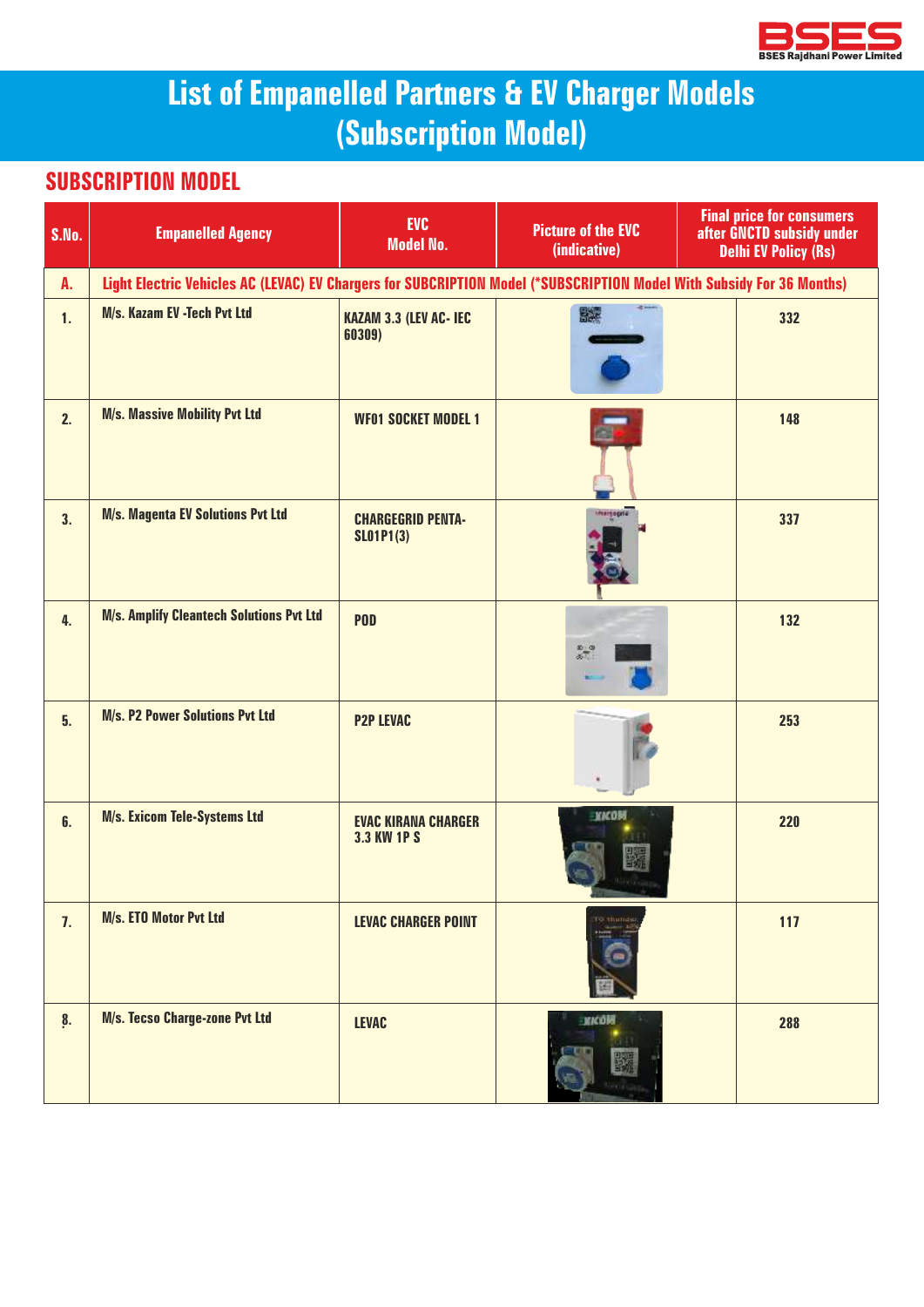

# **List of Empanelled Partners & EV Charger Models (Subscription Model)**

#### **SUBSCRIPTION MODEL**

| <b>S.No.</b> | <b>Empanelled Agency</b>                                                                 | <b>EVC</b><br><b>Model No.</b>          | <b>Picture of the EVC</b><br>(indicative) | <b>Final price for consumers</b><br>after GNCTD subsidy under<br><b>Delhi EV Policy (Rs)</b> |
|--------------|------------------------------------------------------------------------------------------|-----------------------------------------|-------------------------------------------|----------------------------------------------------------------------------------------------|
| <b>B.</b>    | AC001 EV Chargers for SUBCRIPTION Model (*SUBSCRIPTION Model With Subsidy For 36 Months) |                                         |                                           |                                                                                              |
| 1.           | <b>M/s. Exicom Tele-Systems Ltd</b>                                                      | <b>Bharat EVAC 9.9 KW</b><br>(3 points) |                                           | 1180                                                                                         |
| 2.           | <b>M/s. P2 Power Solutions Pvt Ltd</b>                                                   | <b>P2P-415-EVC-10KW</b><br>(3 points)   |                                           | 1490                                                                                         |
| 3.           | <b>M/s. Amplify Cleantech Solutions Pvt Ltd</b>                                          | <b>BEVC-AC001</b><br>(3 points)         |                                           | 1378                                                                                         |
| 4.           | <b>M/s Tata Power Company Ltd</b>                                                        | <b>BEVC-AC001</b><br>(3 points)         |                                           | 1456                                                                                         |
| 5.           | <b>M/s Tesco Charge Zone Pvt.Ltd.</b>                                                    | <b>Bharat EVAC 9.9 KW</b>               |                                           | 1,591                                                                                        |
| 6.           | <b>M/s Blu-Smart Charge Pvt.Ltd.</b>                                                     | <b>BEVC-AC001</b><br>(3 points          |                                           | 4,200                                                                                        |
| 7.           | <b>M/s Evolt Energy Systems LLP</b>                                                      | <b>BEVC-AC001</b><br>(3 points)         |                                           | 2,250                                                                                        |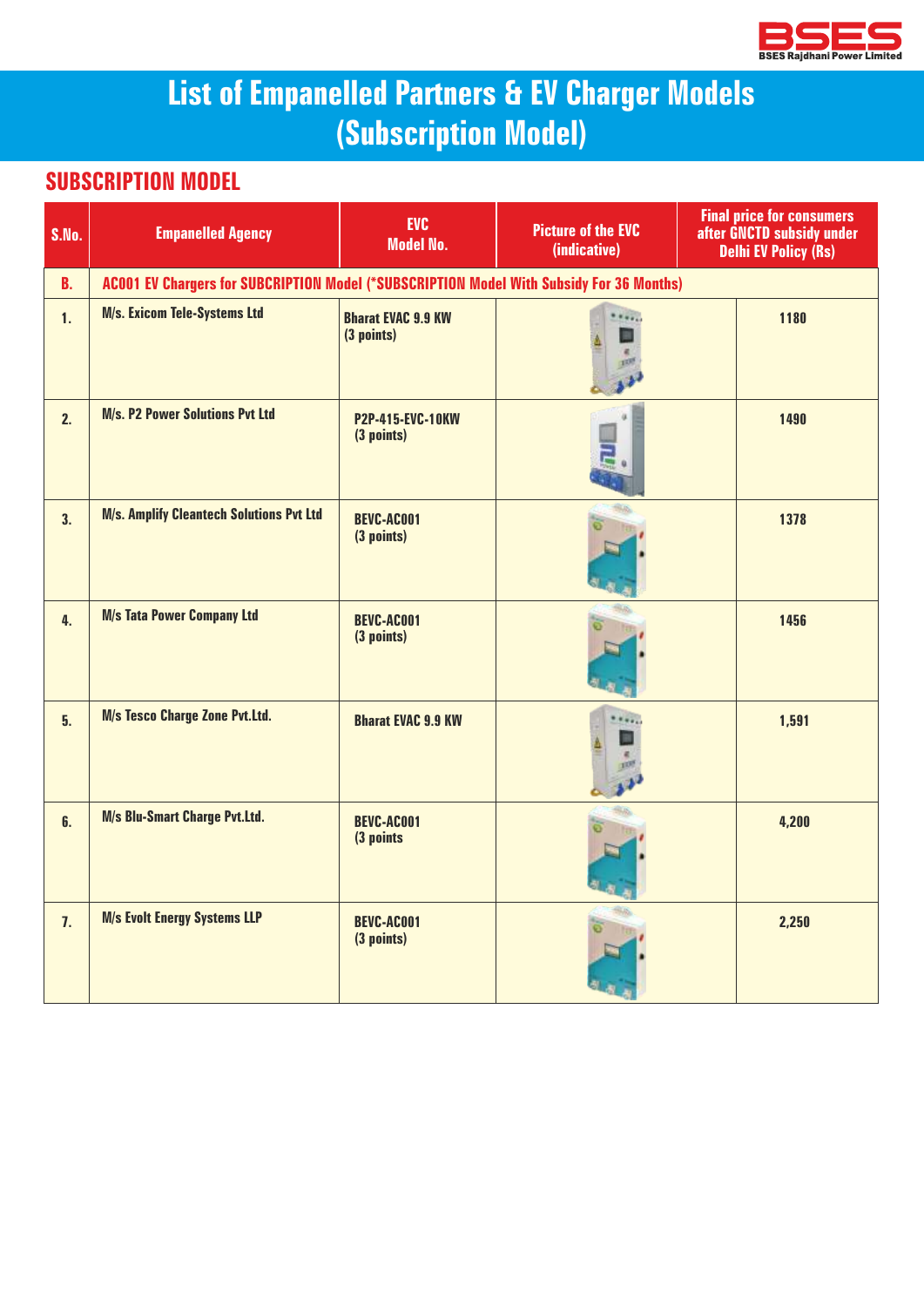

## **List of Empanelled Partners & EV Charger Models (Subscription Model)**

#### **SUBSCRIPTION MODEL**

| S.No. | <b>Empanelled Agency</b>              | <b>EVC</b><br><b>Model No.</b>                                                                                        | <b>Picture of the EVC</b><br>(indicative) | <b>Final price for consumers</b><br>after GNCTD subsidy under<br><b>Delhi EV Policy (Rs)</b> |  |
|-------|---------------------------------------|-----------------------------------------------------------------------------------------------------------------------|-------------------------------------------|----------------------------------------------------------------------------------------------|--|
| C.    |                                       | DC001 EV Chargers for SUBCRIPTION Model (No GNCTD subsidy available) (*SUBSCRIPTION Model With Subsidy For 36 Months) |                                           |                                                                                              |  |
| 1.    | <b>M/s. Tata Power Company Ltd</b>    | <b>BEVC-DC001</b>                                                                                                     |                                           | 14,680                                                                                       |  |
| 2.    | <b>M/s Exicom Tele-Systems Ltd</b>    | <b>Bharat EV DC 15 KW</b>                                                                                             |                                           | 10,450                                                                                       |  |
| 3.    | <b>M/s Tesco Charge Zone Pvt.Ltd.</b> | <b>Bharat EV DC 15 KW</b>                                                                                             |                                           | 11,849                                                                                       |  |
| 4.    | <b>M/s ETO Motors Pvt. Ltd</b>        | <b>BEVC-DC001</b>                                                                                                     |                                           | 12,297                                                                                       |  |
| 5.    | <b>M/s Blu-Smart Charge Pvt.Ltd</b>   | <b>Bharat EV DC 15 KW</b>                                                                                             |                                           | 13,000                                                                                       |  |
| 6.    | <b>M/s Evolt Energy Systems LLP</b>   | <b>BEVC-DC001</b>                                                                                                     |                                           | 10,700                                                                                       |  |

#### **Note:**

- **1. The total price without subsidy includes the cost of Charger inclusive of taxes and freight, installation charges (wall mounting LEVAC and AC001, civil foundation for DC001 EVC including wire upto 5 meters), 3 year AMC, cost of Mobile app services / CMS.**
- **2. The chargers shall be installed by the empanelled partners as per the list.**
- **3. The consumers can avail benefit of Electric Vehicle Tariff connection as per Hon'ble DERC Tariff order, bundled with the charger installation.**
- **4. Each consumer is eligible for Rs 6000/- GNCTD subsidy per EVC point under Delhi EV Policy per EV charger limited to 1 EVC point for private property and up to 20 EVC for semi-public properties e.g. Group Housing Societies, commercial properties, Govt. buildings, kirana shops etc.**
- **5. The GNCTD subsidy is available upto the first 30,000 points including LEAVAC and AC001 chargers.**
- **6. The subsidy is not available for DC001 chargers.**
- **7. \* SUBSCRIPTION MODEL WITH SUBSIDY FOR 36 MONTHS**